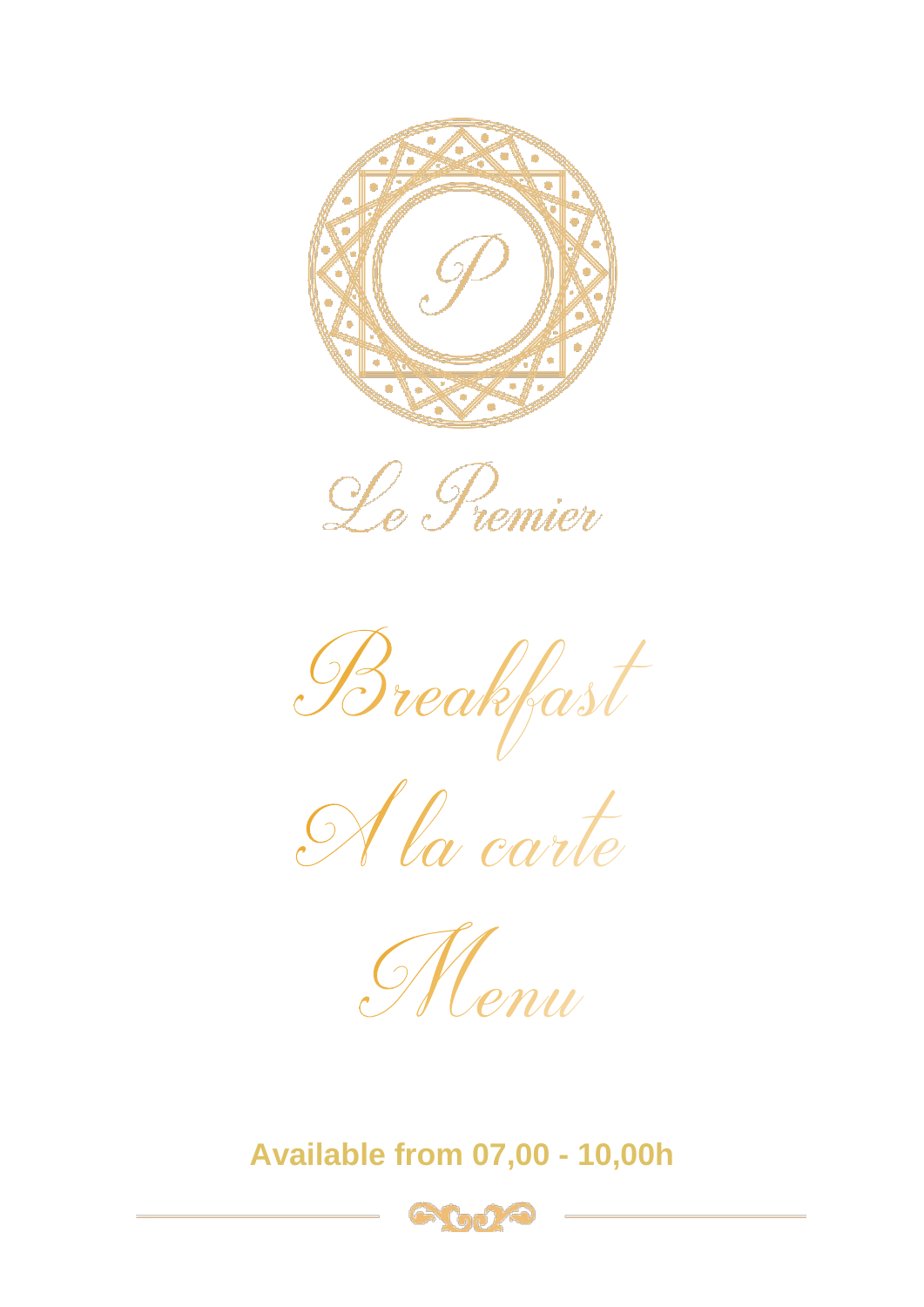

## *Basic Breakfast*

## *Included in the Bed and Breakfast rate per person*

Bakery basket (choice of ) with jams, honey & butter

and 2 drinks per person choice of : Tea, Milk, Coffee of choice, Fresh juice, Yoghurt plain / fruit

and 2 seasonal fruits

and

choice of:

two fried eggs plain

or two fried eggs with bacon

or two fried eggs with boiled ham

or

choice of:

two eggs omelets plain

or two eggs omelets with ham & cheese

or two eggs omelets with vegetables

or

ham & cheese plate

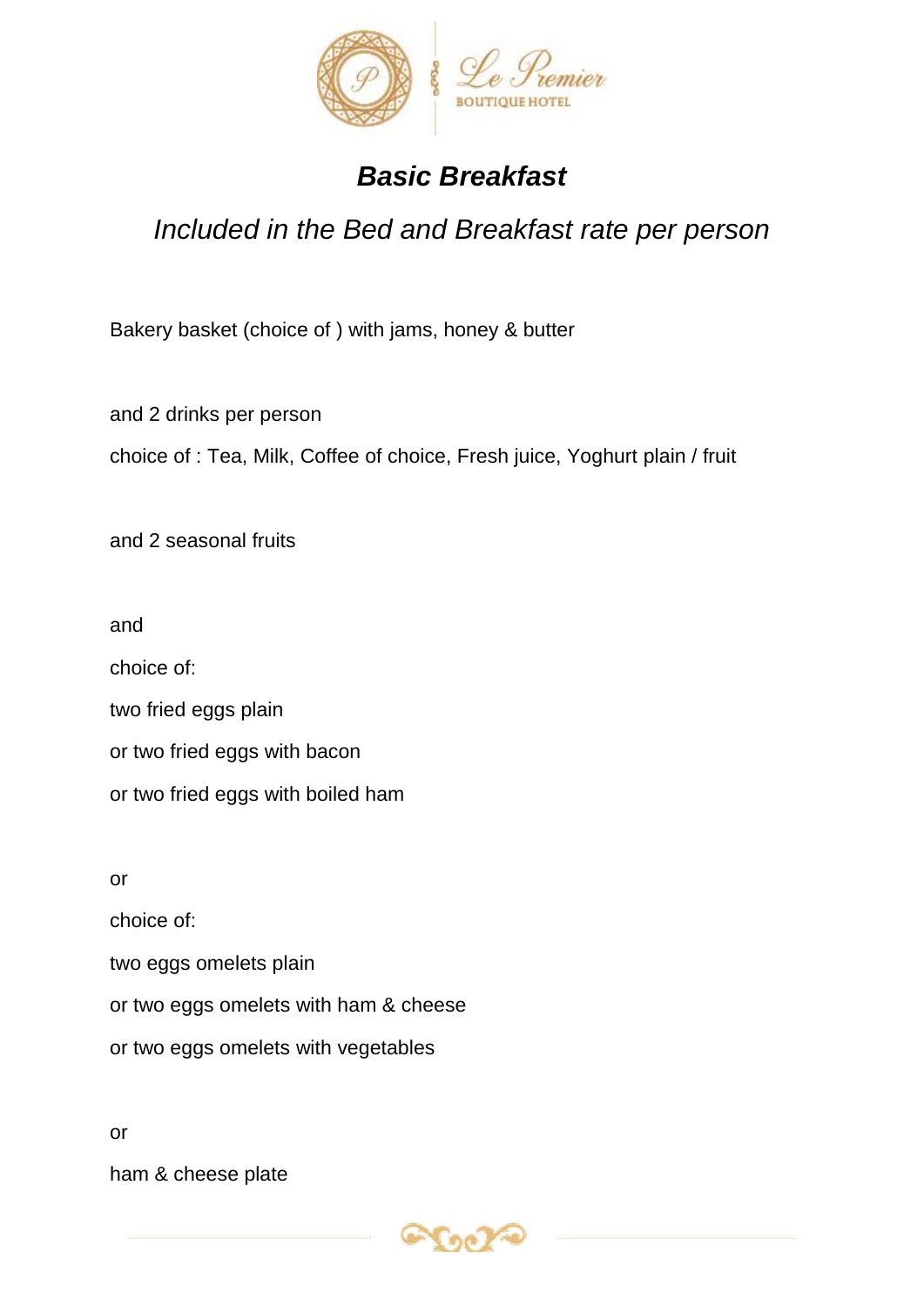

# *Full Breakfast*

# *Supplement charge of 12,- Euro per person*

#### *Choice of beverages*

*Espresso Macchiato Latte macchiato Filter coffee Decaffeinated coffee Tea Cocoa Skimmed milk Milk - regular, almond, rice, soya Selection of yogurts - fruit and plain*

*Freshly squeezed orange juice*

*The bakery basket* 

*Croissants Bread buns Toasted bread or brioche - served with jam, marmalade, honey and butter*

*Hot meals*

*Two eggs - fried or poached or scrambled - served with tomato, mushrooms, crispy bacon, Istrian prosciutto Omelets - served with tomato, mushrooms, bacon, Istrian prosciutto, boiled ham or veggies*

*Porridge with fresh cottage cheese / fresh fruit or dried fruit*